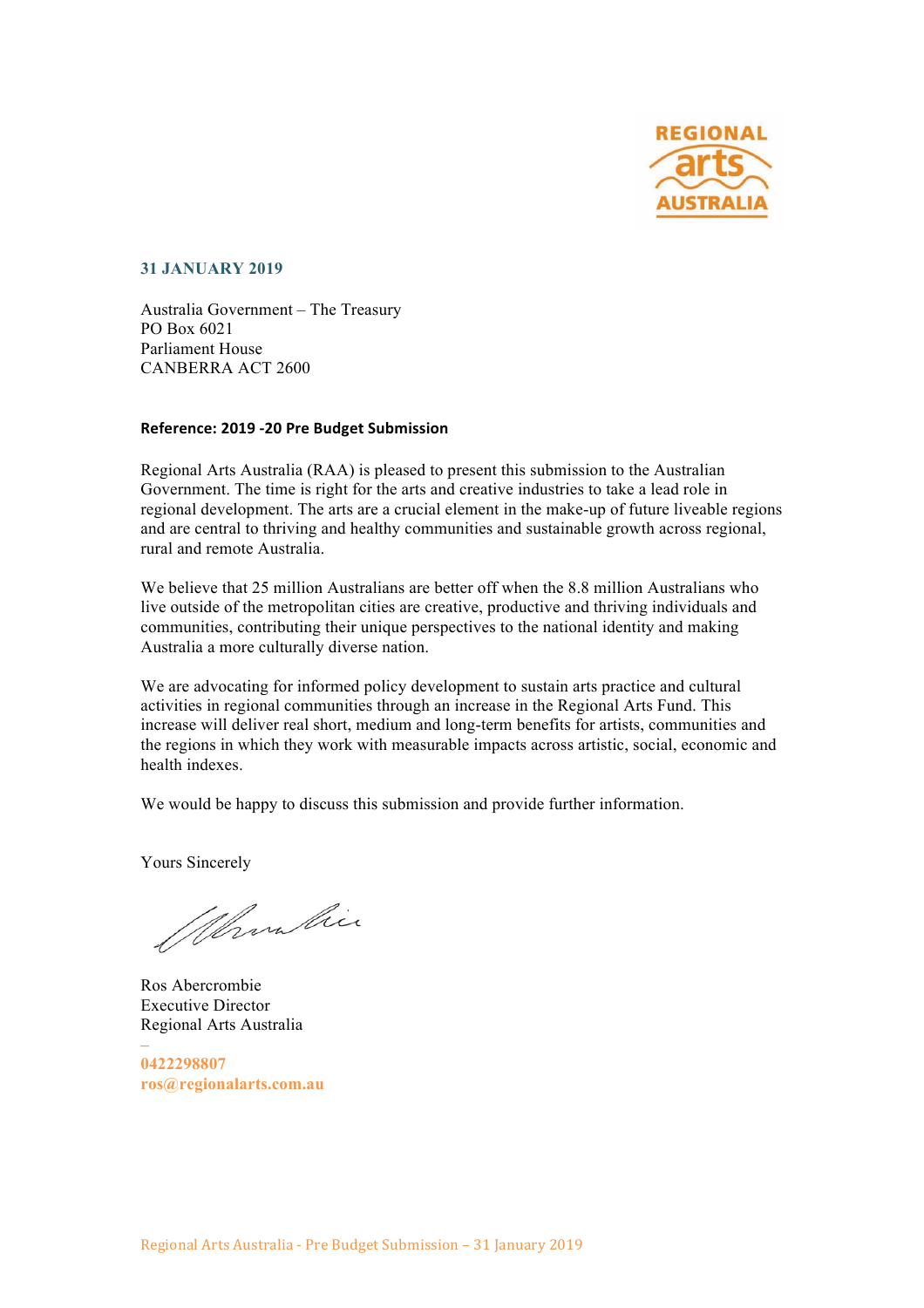

## **2019 -20 Pre Budget Submission** Australia Government – The Treasury

### **JANUARY 2019**

#### **About Regional Arts Australia**

Regional Arts Australia (RAA) is the longest continually-existing arts organisation of its kind in Australia and has severed regional, remote and rural Australia for over 70 years. Founded in 1947 as the Arts Council of Australia, now trading as Regional Arts Australia, the organisation grew out of the Council for the Encouragement of Music (CEMA), founded in 1943 with the original aim of taking the arts to the people of regional Australia.

 $\mathcal{L}_\text{max} = \mathcal{L}_\text{max} = \mathcal{L}_\text{max} = \mathcal{L}_\text{max} = \mathcal{L}_\text{max} = \mathcal{L}_\text{max} = \mathcal{L}_\text{max} = \mathcal{L}_\text{max} = \mathcal{L}_\text{max} = \mathcal{L}_\text{max} = \mathcal{L}_\text{max} = \mathcal{L}_\text{max} = \mathcal{L}_\text{max} = \mathcal{L}_\text{max} = \mathcal{L}_\text{max} = \mathcal{L}_\text{max} = \mathcal{L}_\text{max} = \mathcal{L}_\text{max} = \mathcal{$ 

 $\mathcal{L}_\mathcal{L} = \mathcal{L}_\mathcal{L} = \mathcal{L}_\mathcal{L} = \mathcal{L}_\mathcal{L} = \mathcal{L}_\mathcal{L} = \mathcal{L}_\mathcal{L} = \mathcal{L}_\mathcal{L} = \mathcal{L}_\mathcal{L} = \mathcal{L}_\mathcal{L} = \mathcal{L}_\mathcal{L} = \mathcal{L}_\mathcal{L} = \mathcal{L}_\mathcal{L} = \mathcal{L}_\mathcal{L} = \mathcal{L}_\mathcal{L} = \mathcal{L}_\mathcal{L} = \mathcal{L}_\mathcal{L} = \mathcal{L}_\mathcal{L}$ 

Today's organisation is a company limited by guarantee, a not for profit, national peak body that is positioned to increase understanding and appreciation for regional arts and creative industry across the three tiers of Government and to influence national regional arts policy reform.

Regional Arts Australia (RAA) champions artistic expression and furthers the issues, concerns, opportunities and common interests of Australian artists, arts organisations, audiences and communities working and practicing in regional, rural and remote Australia.

#### **Our Purpose**

We work to build strategic value to jurisdictions, the nation, to artists and the arts sector and advocate to bridge the gap between knowledge, debate and decision making for the potential and future pathways of regional Australia.

We support, develop, foster, advocate for and promote the practice, education and appreciation of the arts across regional Australia;

- RAA represents the combined voice of regional arts and culture and raises awareness of regional arts in the national context.
- RAA furthers the interests of regional artists, arts organisations, audiences and communities as a connector to stakeholders in government, corporate and philanthropic Australia and other supporters at a national regional level.
- RAA advocates for informed policy development to sustain healthy regional communities through arts and culture.
- RAA presents best practice and pursues equality of access to, and participation in cultural experiences for regional Australians.

We provide national reach and national impact to resource and promote regional arts and creative practice in collaboration with our members, the state-based Regional Arts Organisations and Regional Program Administrators.

RAA manages the Regional Arts Fund on behalf of the Australian Government.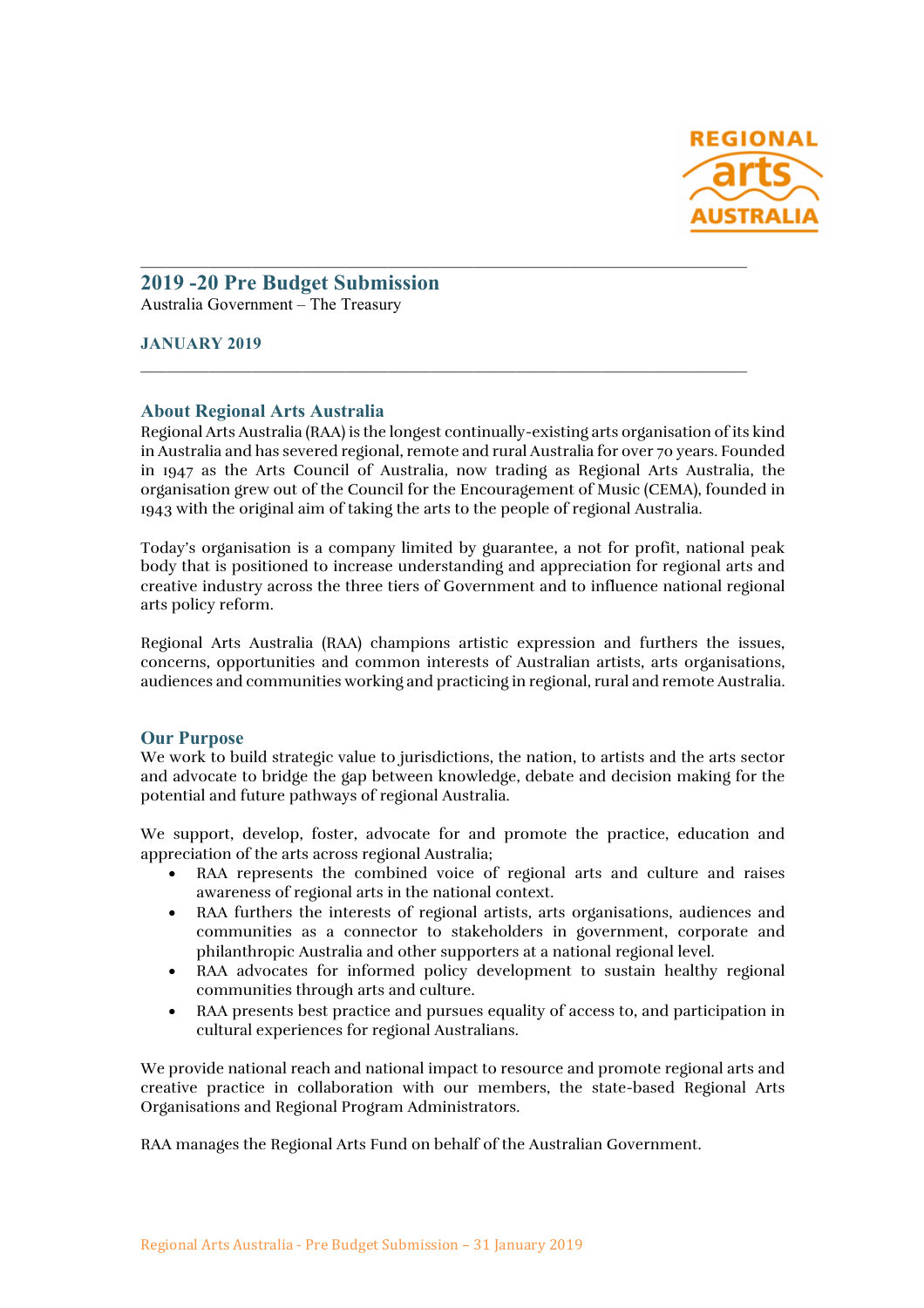# **Regional Arts Fund**

The Regional Arts Fund (RAF) is one of the most successful cultural programs supporting arts and culture in regional and remote Australia. It is an extensive national program.

The objectives of the Fund are to support and promote participation in, and access to, Australia's arts and culture in regional and remote Australia by:

- encouraging and supporting sustainable economic, social and cultural development in regional communities;
- developing partnerships and networks which leverage financial and/or in-kind support for specific projects and encourage ongoing collaboration;
- developing audiences and broaden community engagement with the arts; and
- increasing employment and professional development opportunities for, and raising the profile of, regional and remote artists.

We submit that this is one of the most viable avenues for delivering a targeted arts program, devised by the needs of the State and Territories and delivered through robust and rigorous management from RAA. The Regional Arts Fund is a vital source of artistic and creative stimulus to regional communities, underpinning community wellbeing and liveability. The RAF program supports professional development and provides employment, leverages significant additional funds and reaches an extensive audience. All of the objectives of the fund are keyed closely to economic outcomes, leveraged income, community engagement, employment and professional development.

### **Value of the Fund**

**2008** the Regional Arts Fund (RAF) was valued at \$22Million across four years.

**2012** the fund was half that of 2008 valued at \$12.54m over four years.

- **2012 – 2016** Regional Arts Fund supported;
	- **1,458 Projects**
	- **3,979,899 Participants**
	- **3,105 Partnerships**
	- **843 Professional Development Opportunities**
	- **1,943 Artists and Arts workers received employment**
	- **\$28,230,714 Leverage Income**

#### **2016 – 2020**

The fund is currently valued at \$13.853,000 over four years (2016 -2020)

**In 2017-18 the total annual funding was \$3,472,00 (including indexation)**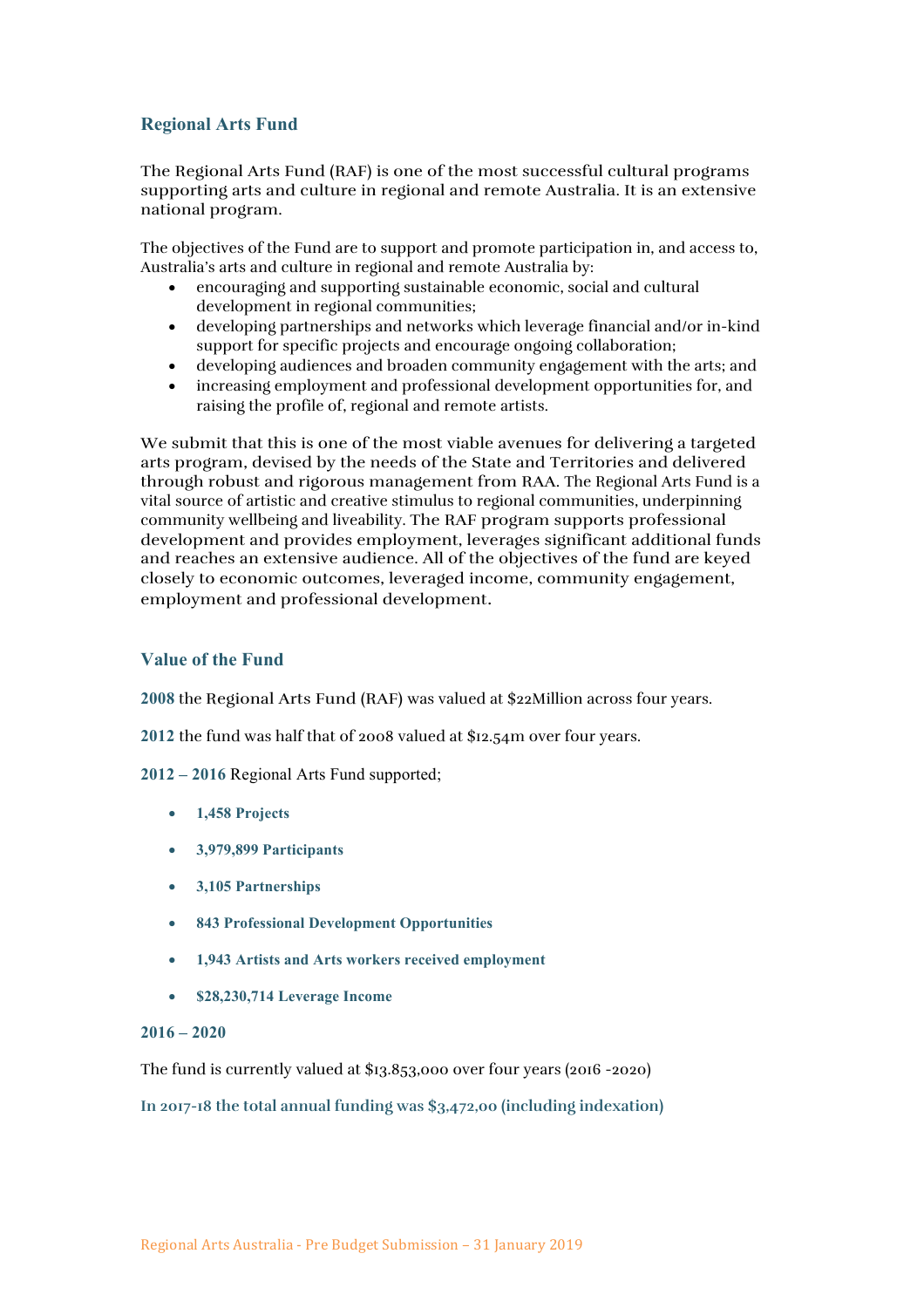### **Recommendation**

We recommend the Regional Arts Fund be increased in value and restored to its pre 2010 value by lifting the total value of the fund to \$22.5 million over four years beginning in July 2020.

Our submission is based on feedback through Regional Arts Australia's national survey and data from recent Regional Arts Fund rounds. These sources highlight the demand across states and territories.

### **Increase in Demand over four years**



## **Demand per State:**

|                              | total eligible applications<br>submitted | total number of<br>funded projects | proportion |
|------------------------------|------------------------------------------|------------------------------------|------------|
| <b>NSW</b>                   | 232                                      | 79                                 | 34%        |
| <b>NT</b>                    | 79                                       | 44                                 | 56%        |
| $rac{\text{QLD}}{\text{SA}}$ | 159                                      | 71                                 | 45%        |
|                              | 190                                      | II <sub>8</sub>                    | 62%        |
| <b>TAS</b>                   | 245                                      | 96                                 | 39%        |
| <b>VIC</b>                   | 236                                      | 78                                 | 33%        |
| <b>WA</b>                    | 222                                      | 69                                 | 31%        |
|                              | 1363                                     | 555                                |            |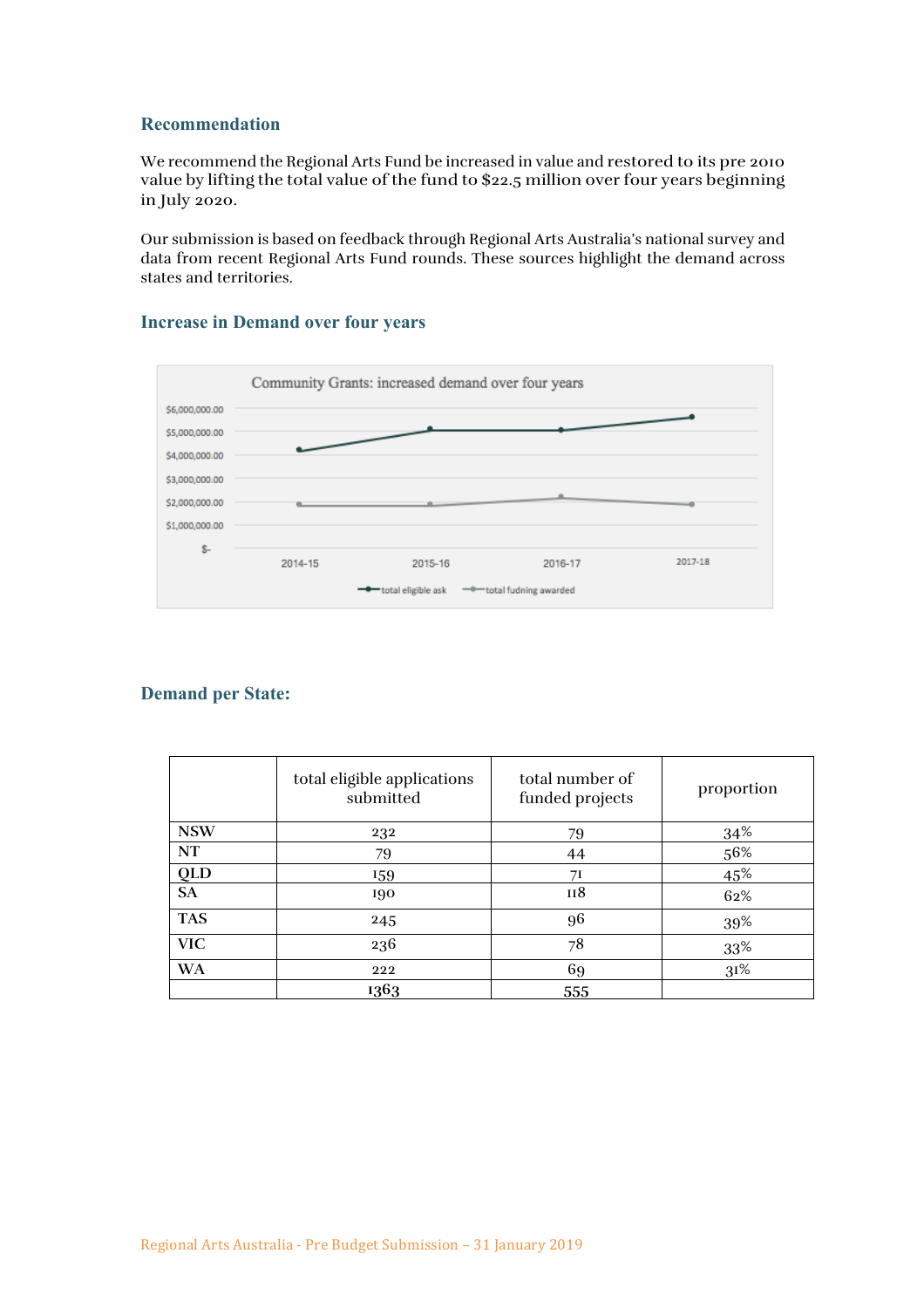

# **Demand by Financial Year:**

|             | total<br>eligible<br>applications<br>received | total eligible<br>ask | total no<br>of<br>funded<br>projects | total funding<br>awarded | proportion<br># projects | proportion<br>\$funding |
|-------------|-----------------------------------------------|-----------------------|--------------------------------------|--------------------------|--------------------------|-------------------------|
| 2014-15     | 311                                           | \$4,166,819.96        | 146                                  | \$1,834,508.78           | 47%                      | 44%                     |
| $2015 - 16$ | 360                                           | \$5,060,246.67        | 143                                  | \$1,838,861.40           | 40%                      | 36%                     |
| $2016 - 17$ | 329                                           | \$5,030,464.66        | I42                                  | \$2,162,198.30           | 43%                      | 43%                     |
| $2017 - 18$ | 363                                           | \$5,584,338.92        | 124                                  | \$I,844,404.75           | 34%                      | 33%                     |
|             | 1363                                          | \$19,841,870.21       | 555                                  | \$7,679,973.23           |                          |                         |

**A substantial increase in funds would facilitate an expansion of the RAF program with financial support, professional networks and institutional connection across art forms, creative industries and geographic locations.** 

**It would increase artistic and creative activity across regional, rural and remote Australia through a multi-artform, cross-industry and multi-location projects and professional development.**